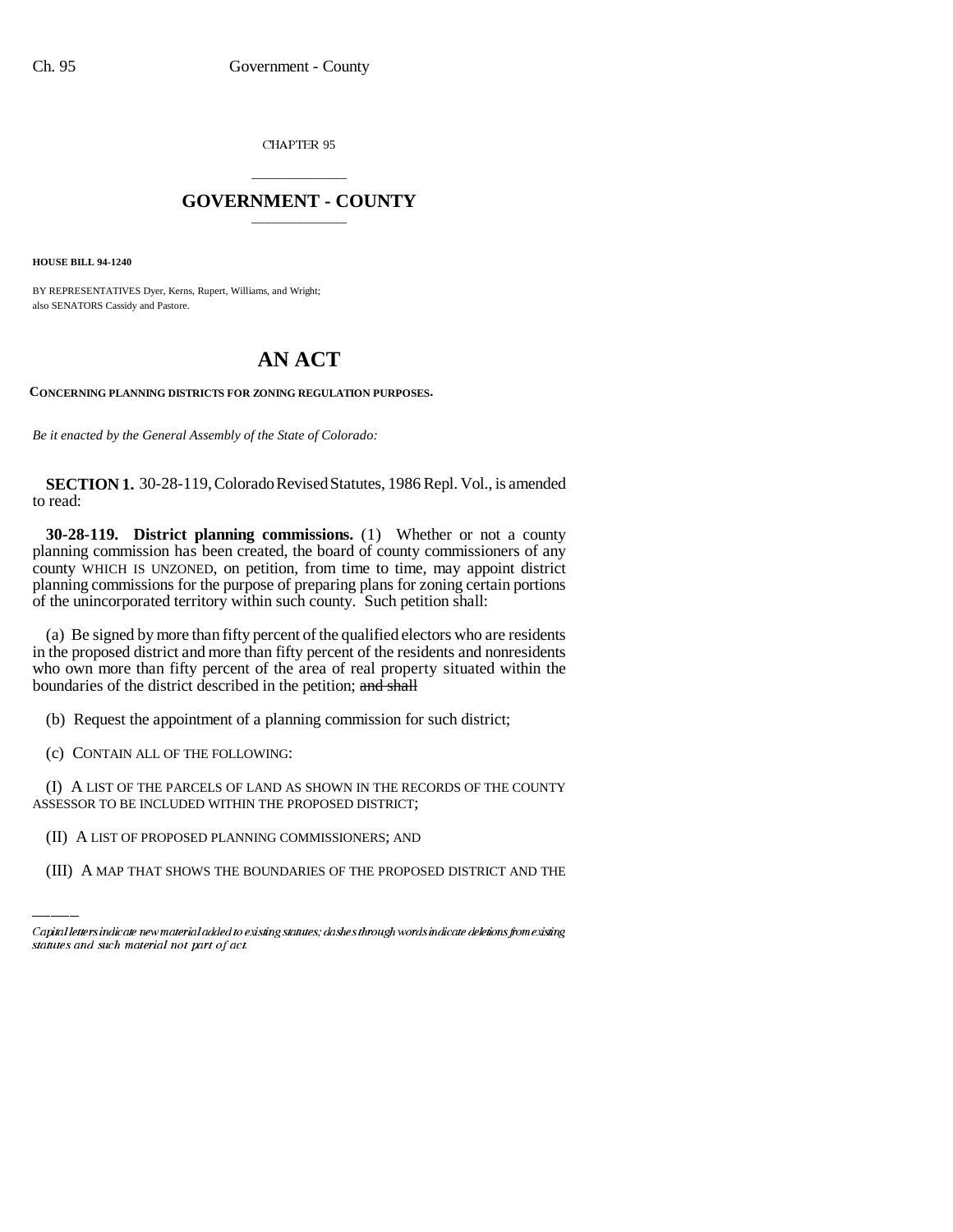TOTAL NUMBER OF ACRES WITHIN THE PROPOSED DISTRICT AND THAT MEETS THE MINIMUM STANDARDS FOR LAND SURVEYS AND PLATS PROVIDED IN ARTICLE 51 OF TITLE 38, C.R.S.;

### (d) BE SUBMITTED TO THE COUNTY CLERK AND RECORDER.

(1.3) THE COUNTY CLERK AND RECORDER SHALL REVIEW THE PETITION AND PREPARE A REPORT FOR THE BOARD OF COUNTY COMMISSIONERS. THE BOARD OF COUNTY COMMISSIONERS MAY ADOPT RULES ON PROCESSING THE PETITION AND ESTABLISH A REASONABLE FEE FOR THE COST OF REVIEWING THE PETITION.

 $(1.6)$  At the next regular meeting following the receipt of such petition THE REPORT, the board of county commissioners shall determine the sufficiency of such THE petition and, if found to be sufficient, shall order a public hearing to be held on the question of <del>the establishment of such district at the county seat within the county</del> WHETHER A PLANNING COMMISSION FOR THE PROPOSED DISTRICT SHOULD BE APPOINTED. THE BOARD OF COUNTY COMMISSIONERS SHALL HOLD THE PUBLIC HEARING not more than sixty days after the date of filing such petition THE PETITION IS DETERMINED SUFFICIENT. THE PETITIONER HAS THE BURDEN OF PROOF THAT A PLANNING COMMISSION FOR THE PROPOSED DISTRICT SHOULD BE APPOINTED.

(2)  $\rightarrow$  Notice of the time, place, and purpose of such hearing, containing a description of the boundaries of the proposed district, shall be given by publication in a newspaper of general circulation within the county by one publication at least thirty FOURTEEN days prior to the date of such hearing AND SHALL BE MAILED BY THE PETITIONER FOR THE APPOINTMENT OF A PLANNING COMMISSION AT LEAST FOURTEEN DAYS BEFORE THE HEARING BY CERTIFIED MAIL TO EACH PERSON WHO OWNS PROPERTY WITHIN THE PROPOSED DISTRICT AS SHOWN IN THE RECORDS OF THE COUNTY ASSESSOR.

(2.3) Any owner of property included within the boundaries of the proposed district shall be entitled to protest the establishment thereof APPOINTMENT OF A PLANNING COMMISSION by filing with the board of county commissioners at least five days prior to the time set for the hearing a written statement setting forth in brief the grounds of the protest OR BY PRESENTING EVIDENCE OF THE GROUNDS OF THE PROTEST AT THE HEARING. At the time and place specified in said notice, the board of county commissioners shall sit for the purpose of determining whether or not such THE PUBLIC INTEREST REQUIRES THAT A PLANNING COMMISSION FOR THE proposed district should be established, and at such time and place it shall consider and pass upon any protests filed. Within five days APPOINTED. A PERSON PROTESTING THE APPOINTMENT OF THE PLANNING COMMISSION FOR THE PROPOSED DISTRICT HAS THE BURDEN OF PROOF THAT A PLANNING COMMISSION SHOULD NOT BE APPOINTED.

 $(2.7)$  AT THE NEXT REGULAR MEETING after termination of such THE hearing, the board of county commissioners, if satisfied that the public interest requires such action, shall overrule such protests as may be filed and shall enter an order establishing the planning district, describing the boundaries thereof, giving the district an appropriate and distinctive name, and appointing the MAY ENTER AN ORDER APPOINTING A district planning commission AND MAY EXCLUDE PARCELS OF LAND FROM THE PROPOSED DISTRICT. Such THE DISTRICT PLANNING commission shall consist of three OR FIVE members, each of whom shall be a resident of the district and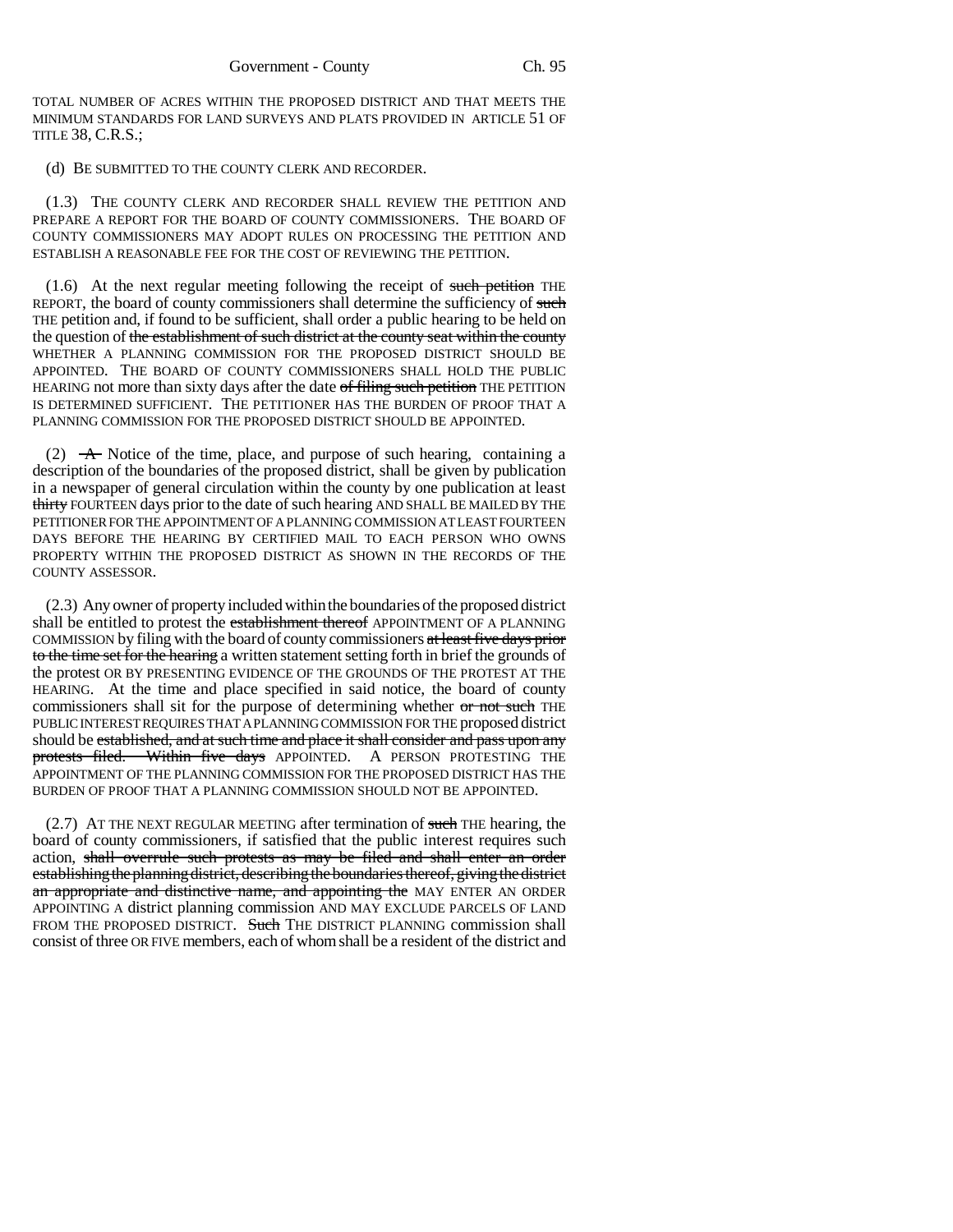### Ch. 95 Government - County

the owner of real property situated therein.

(3) (a) The members of such commission shall serve for a term TERMS of NOT MORE THAN three years and until their successors are duly appointed and qualify AS DETERMINED BY THE BOARD OF COUNTY COMMISSIONERS. They shall serve without compensation. The board of county commissioners shall provide for the filling of vacancies in the membership of the commission and for the removal of a member for nonperformance of duty or misconduct.

(b) The district planning commission: so appointed and organized

(I) Has all the powers and is subject to all the duties by this part 1 conferred and imposed upon county planning commissions insofar as such powers and duties relate to zoning and in respect to the territory included within the boundaries of such PROPOSED district; It is the duty of such commission to make, for certification to the board of county commissioners of the county, plans for zoning the territory included within the boundaries of the district. The commission

(II) Shall DEVELOP PROPOSED PLANS AND REGULATIONS FOR THE ZONING OF THE PROPOSED DISTRICT; AND

(III) SHALL HOLD PUBLIC HEARINGS AND certify a copy of the PROPOSED zoning plans, including the full text of the zoning resolution and the maps, to the board of county commissioners of the county, AND, if a county planning commission has been created in the county wherein the said district is situated, such plans must first be approved REVIEWED by such THE commission.

(c) (I) After receiving the certification of said zoning plans from the commission and before the CREATION OF THE PLANNING DISTRICT AND adoption of any zoning resolutions, the board of county commissioners shall hold a public hearing in the manner prescribed in section 30-28-112 ON THE QUESTION OF ESTABLISHING THE PLANNING DISTRICT. NOTICE OF THE TIME, PLACE, AND PURPOSE OF THE HEARING SHALL BE MADE IN THE SAME MANNER AS PROVIDED IN SUBSECTION (2) OF THIS SECTION.

(II) ANY PROPERTY OWNER WITHIN THE PROPOSED DISTRICT MAY PROTEST INCLUSION OF THE OWNER'S PROPERTY WITHIN THE DISTRICT BY FILING WITH THE BOARD OF COUNTY COMMISSIONERS A WRITTEN STATEMENT SETTING FORTH BRIEFLY THE GROUNDS OF THE PROTEST OR BY PRESENTING EVIDENCE OF THE GROUNDS OF THE PROTEST AT THE HEARING. THE OWNER HAS THE BURDEN OF PROOF THAT THE PUBLIC INTEREST REQUIRES EXCLUSION OF THE OWNER'S PROPERTY FROM THE DISTRICT. THE BOARD OF COUNTY COMMISSIONERS MAY EXCLUDE ANY PARCEL OF LAND FROM THE PROPOSED DISTRICT IF THE BOARD DETERMINES IT IS WITHIN THE PUBLIC INTEREST. **Thereafter** 

(III) IF the board of county commissioners DETERMINES IT IS IN THE PUBLIC INTEREST, THE BOARD may:

(A) ENTER AN ORDER AFTER THE HEARING THAT ESTABLISHES THE PLANNING DISTRICT, DESCRIBES THE BOUNDARIES OF THE DISTRICT, AND GIVES THE DISTRICT AN APPROPRIATE AND DISTINCTIVE NAME;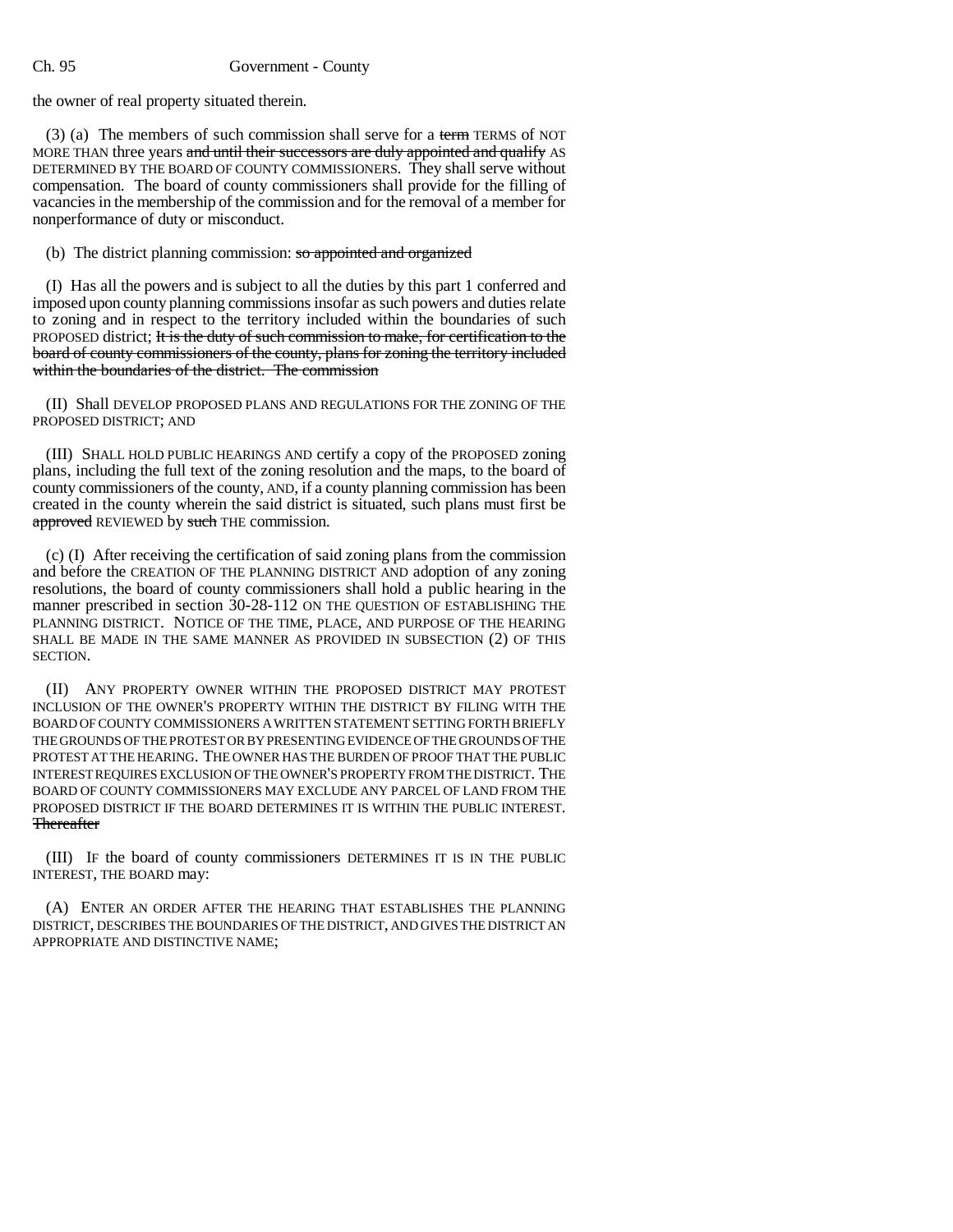(B) By resolution, ADOPT ALL OR ANY PART OF THE PROPOSED ZONING PLAN AND REGULATIONS; AND

(C) BY RESOLUTION, exercise, as to the territory included within the boundaries of such district, all the powers conferred upon it by LAW.

(IV) THE ZONING REGULATIONS ESTABLISHED FOR THE DISTRICT MAY BE ADMINISTERED IN THE SAME MANNER AS ALL OTHER LAND USE REGULATIONS OF THE COUNTY OR AS OTHERWISE PROVIDED IN THE DISTRICT ZONING REGULATIONS. sections 30-28-113 to 30-28-115 and may amend said resolution from time to time, but any such amendment shall not be made or become effective unless the same has been proposed by or first submitted for the approval, disapproval, or suggestions of the district planning commission and shall likewise have approval by the county planning commission if one has been created. If any such amendment is disapproved by either the county or the district planning commission within thirty days after such submission, to become effective it shall receive the favorable vote of not less than a majority of the entire membership of the board of county commissioners. Before finally adopting any such amendment, the board of county commissioners shall hold a public hearing thereon, at least thirty days' notice of the time and place of which shall be given by at least one publication in a newspaper of general circulation in the county.

(4) Unless or until a board of adjustment has been appointed for the county as a whole pursuant to a county zoning plan submitted by the county planning commission, such resolution shall provide that the district planning commission shall perform the functions of the board of adjustment as specified in sections 30-28-117 and 30-28-118 with respect to the zoning regulations for such district. When a county board of adjustment has been appointed, it shall function with respect to the zoning regulations for such district. Wherever the regulations for a district made pursuant to this section require a greater width or size of yards, courts, or other open spaces,  $\sigma$  require a lower height of buildings or smaller number of stories,  $\sigma$  require a greater setback from a road or street,  $\sigma$ require a greater percentage of lot to be left unoccupied, or impose other higher standards than are required in or under any other regulations made under the authority of this part 1 and effective within the same territory, the provisions of the regulations for such district made pursuant to this section shall govern. Wherever the provisions of other regulations made under the authority of this part 1 and effective within the territory of a district established pursuant to this section impose higher standards than are imposed by the regulations for such district made pursuant to this section, the provisions of such other regulations shall govern.

(5) The boundaries of a planning district may be enlarged INCREASED OR DECREASED from time to time through the addition OR DELETION of contiguous territory PROPERTY by order of the board of county commissioners pursuant to petition signed by the owners of more than fifty percent of the area of the real property to be added to the district OR DELETED OR ON MOTION OF THE BOARD OF COUNTY COMMISSIONERS after published notice, opportunity for protest, and hearing, as provided in the case of original establishment of a district.

(6) Planning districts may be dissolved by action of the board of county commissioners if the affected county adopts a zoning resolution which covers the